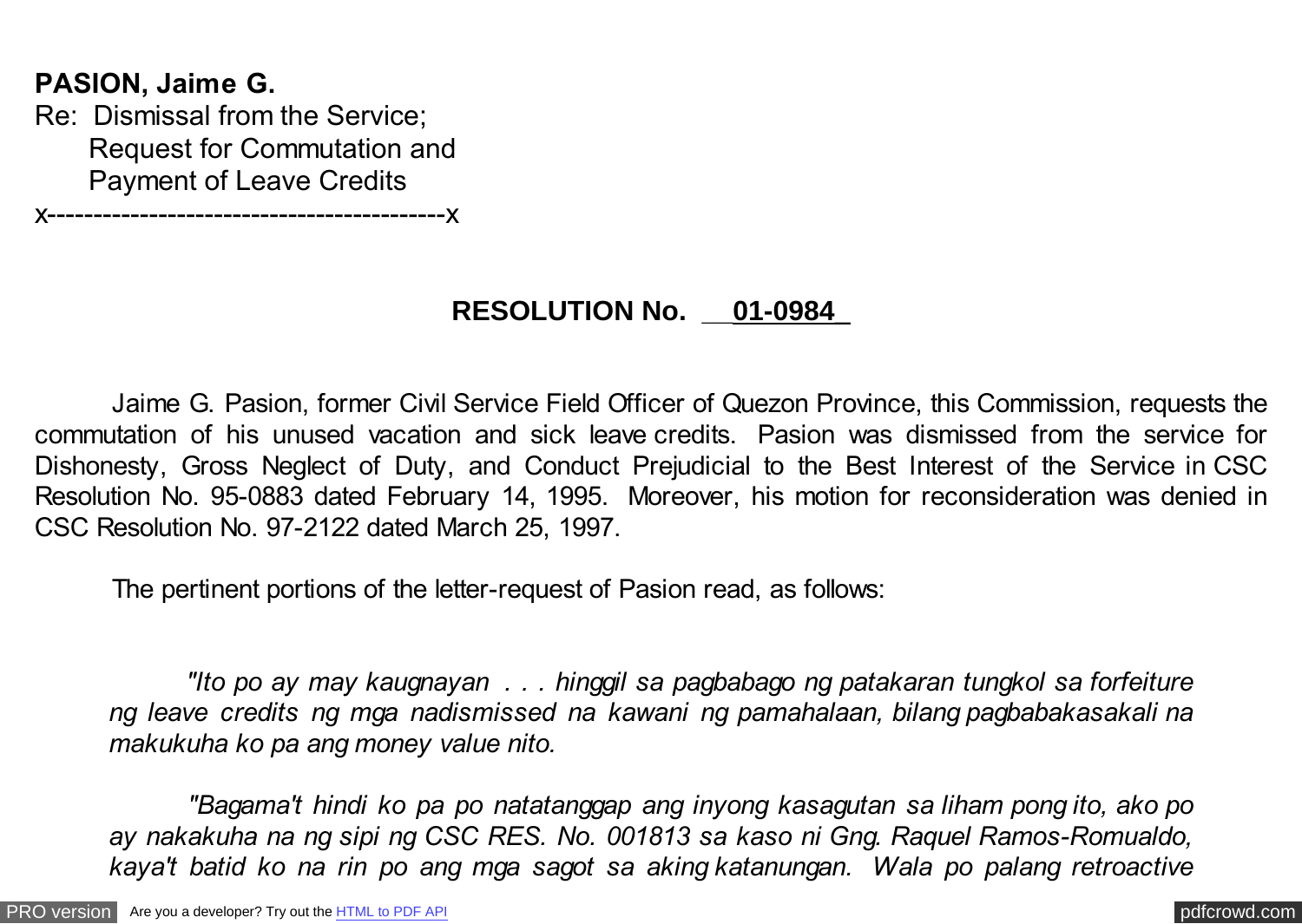*effect ang probisyon ng Section 65 ng MC 14, s. 1999, . . .*

 *" . . .nabanggit po ng CSC RES. No. 001813 na '[B]e that as it may, the Commission recognizes the authority of the head of agency to determine, by his good and sound judgment, whether or not to grant the benefits of Section 65, MC 14, s. of 1999 to employees who were dismissed for cause, prior to its effectivity. . . . Ito po ang nagbigay sa akin ng lakas ng loob upang muling lumiham sa inyo upang hilingin na kung maari po ay macommute ko pa ang anumang unused vacation and sick leave credits ko . . .*

#### *" x x x*

 *"Sana naman po, kung naunawaan ng Komisyon si Raquel, sana'y maunawaan din po ninyo kami (sic)."*

 Records show that on February 14, 1995, Pasion was found guilty of Dishonesty, Gross Neglect of Duty, and Conduct Prejudicial to the Best Interest of the Service in CSC Resolution No. 95-0883. The material portions of the said resolution read, as follows:

 *"The evidence presented by the prosecution and the voluntary admission of Pasion in his Answer to the Formal Charge have explicitly and sufficiently established his guilt.*

 *"It was never denied that Pasion, as accountable officer, was issued AFS by the Cashier of CSRO No. 4, on various dates, with an aggregate amount of P777,600.00, evidenced by Invoice and Receipt of Accountable Forms . . . Pasion returned unused AFS on September 7, 1993 in the amount of P31,400.00 and on May 4, 1994 in the amount of P23,600.00, thus leaving him a net accountability of P722,600.00.*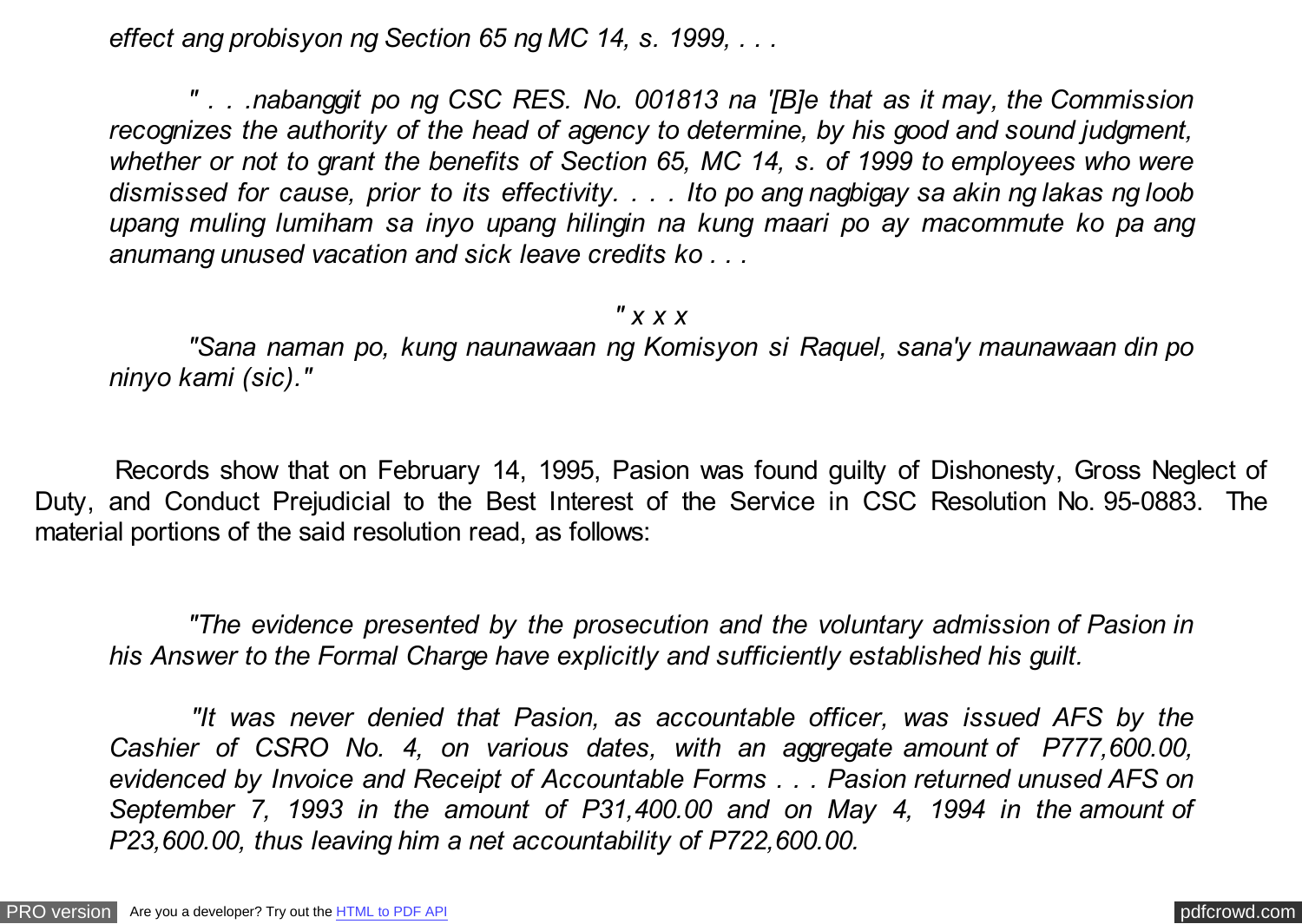*"Pasion categorically admitted in his Answer under oath that he spent the collections from the sale of AFS. . . .*

 *" . . . There is no question that the amount involved, represents proceeds from the sale of AFS, thus public funds. Pasion knew fully well as an accountable officer that his only duty with respect to the said proceeds is to collect and to promptly remit the same to CSRO. He is proscribed from spending any amount for whatever purpose. By spending said collections he, in effect, committed serious breach of the trust reposed upon him as accountable public officer. Worst, Pasion, by his admission,*

*used the collections in a "game of chance". Verily, this constitutes Dishonesty and Conduct Prejudicial to the Best Interest of the Service.*

 *" . . . Records show that, up to this time, several demands notwithstanding, Pasion failed and still fails to make good his obligation of remitting the AFS collections. For this reason, the Commission finds Pasion guilty of Gross Neglect of Duty.*

 *"WHEREFORE, the Commission finds Jaime G. Pasion guilty of Dishonesty, Gross Neglect of Duty, and Conduct Prejudicial to the Best Interest of the Service. Accordingly, Pasion is hereby meted the penalty of dismissal from the service will all the accessory penalties including perpetual disqualification from holding any public office and forfeiture of benefits. This is without prejudice to the filing of criminal charges against him if the evidence so warrants."* (Underlining ours)

 Subsequently, his motion for reconsideration was denied on March 25, 1997. In accordance with the two (2) resolutions, the terminal leave pay of Pasion was forfeited. On November 14, 2000, Pasion requested an opinion on the effect of Section 65 of CSC MC No. 14, s. 1999 on the commutation of his leave credits.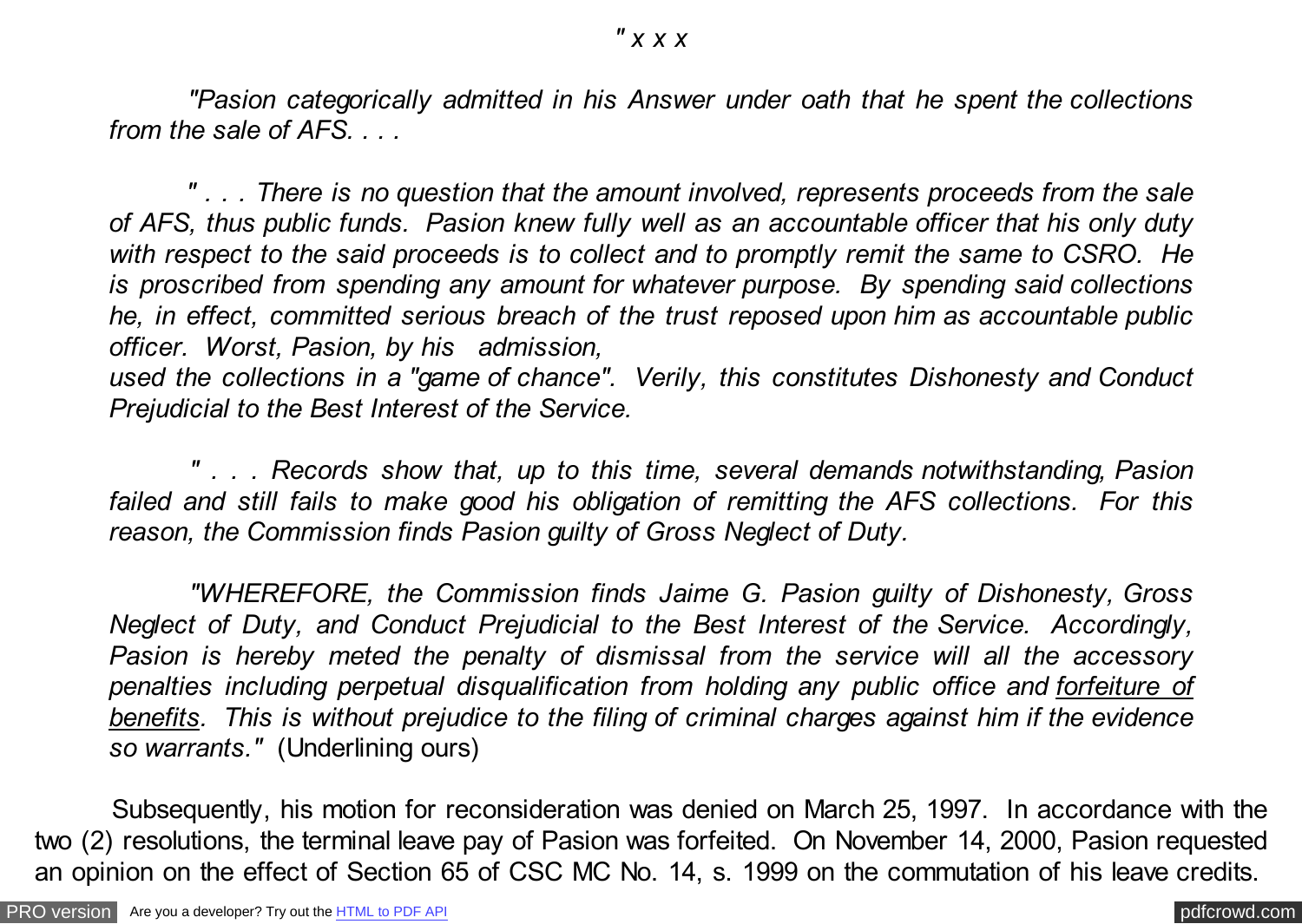He asserts that since the said provision is favorable to a dismissed employee, it should be given retroactive effect. On January 18, 2001, the Commission answered his query stating thus, "[T]here is nothing in Memorandum Circular No. 14, series of 1999 which would indicate that it was intended to apply to cases that arose prior to its effectivity. In view thereof, the present provision allowing a dismissed employee to receive his terminal leave benefits shall apply prospectively."

Hence, the present request.

 Relevant to the instant request is **Section 65, Rule XVI of the Civil Service Commission Memorandum Circular No. 14, Series of 1999,** which provides:

 *"SEC. 65. Effect of decision in administrative case. - An official or employee who has been penalized with dismissal from the service is likewise not barred from entitlement to his terminal leave benefits."*

 The provision abovementioned may be given retroactive effect depending on the good and sound judgment of the head of agency. Thus, the Commission ruled in the case of **RAMOS-ROMUALDO, Raquel, CSC Resolution No. 00-1813 dated August 11, 2000**, in the following manner:

 *"There is nothing in Memorandum Circular No. 14, series of 1999 which would indicate that it was intended to apply to cases that arose prior to its effectivity. In view thereof, the present provision allowing a dismissed employee to receive his terminal leave benefits shall apply prospectively.*

 *"Be that as it may, the Commission recognizes the authority of the head of agency to determine, by his good and sound judgment, whether or not to grant the benefits of Section 65, MC No. 14, s. of 1999 to employees who were dismissed, for cause, prior to its effectivity. The head of agency is in the best position to review the case of the claimant and decide on*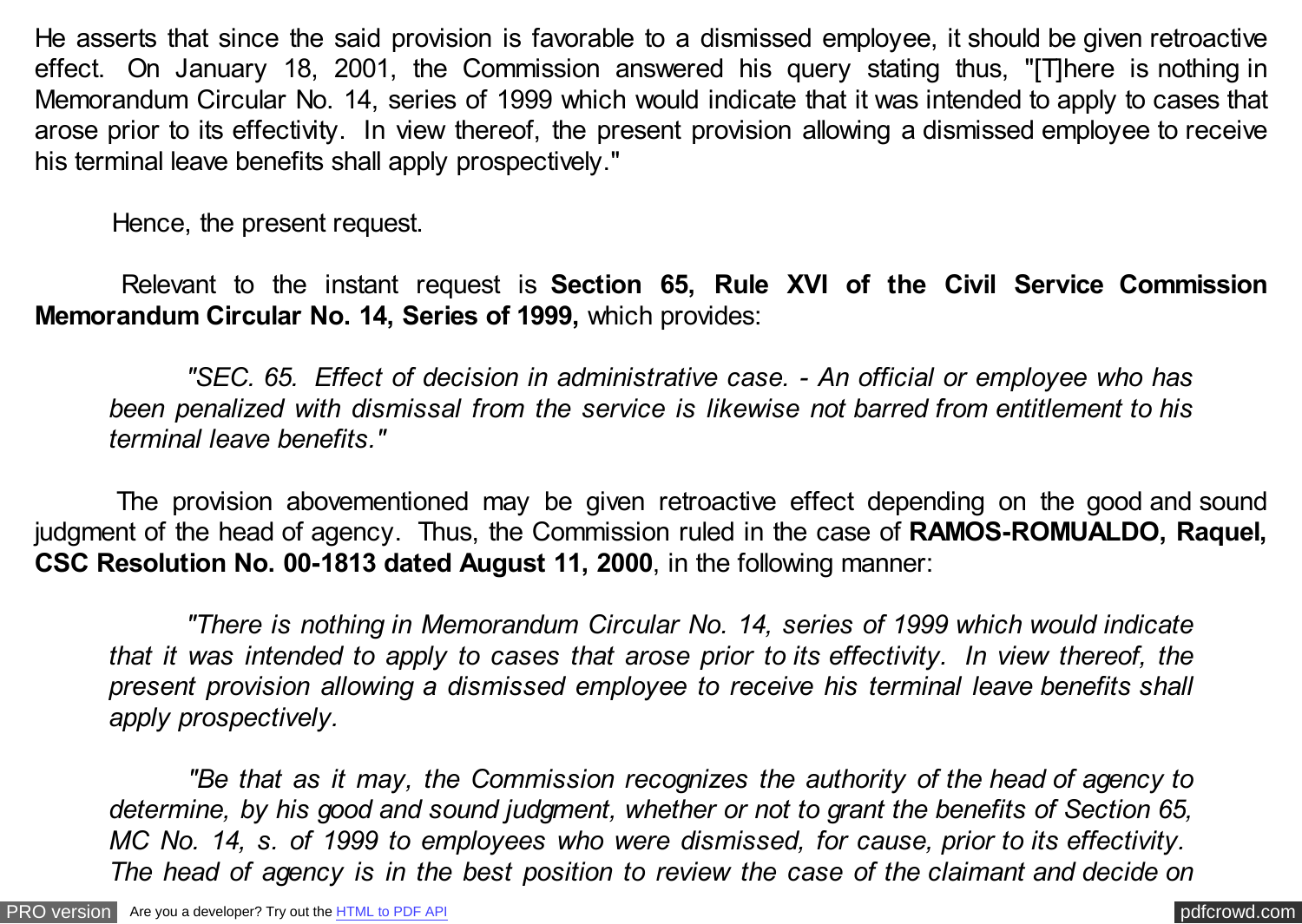*the merit of the claim, or the lack thereof. Each actual situation should be resolved or decided by the head of agency on a case to case basis.*

 *"With this in mind, the Commission is inclined to grant the request of Ramos-Romualdo for the commutation and payment of her unused leave credits. In ruling favorably on the request of Ramos-Romualdo, the Commission does not intend to diminish the gravity of the offense committed by her. The Commission reviewed her case and believed that to grant her request would be more in keeping with the demands of justice and equity.*

 *"WHEREFORE, the request of Raquel Ramos-Romualdo for the commutation and payment of her unused vacation and sick leave benefits is granted."*

 The sole issue to be resolved is whether or not the ruling in the said resolution may be applied to Pasion.

 After a careful evaluation of the records of the case, the Commission finds Pasion not entitled to the application of the said resolution.

 As culled from the records, the service of Pasion was terminated by this Commission for his failure to remit to the CSCRO No. IV the proceeds of the sale of the Admission Fee Stamps (AFS) in the amount of P777,600.00. Although he was able to return P55,000.00, a substantial amount of P722,600.00 remains unpaid up to this date.

 It must be emphasized that public service requires utmost integrity and strictest discipline. A public servant must exhibit at all times the highest sense of honesty and integrity **(RTC Makati Movement Against Graft and Corruption vs. Dumlao, 247 SCRA 108 dated August 9, 1995).** The Commission noted that Pasion has failed to measure up to this standard.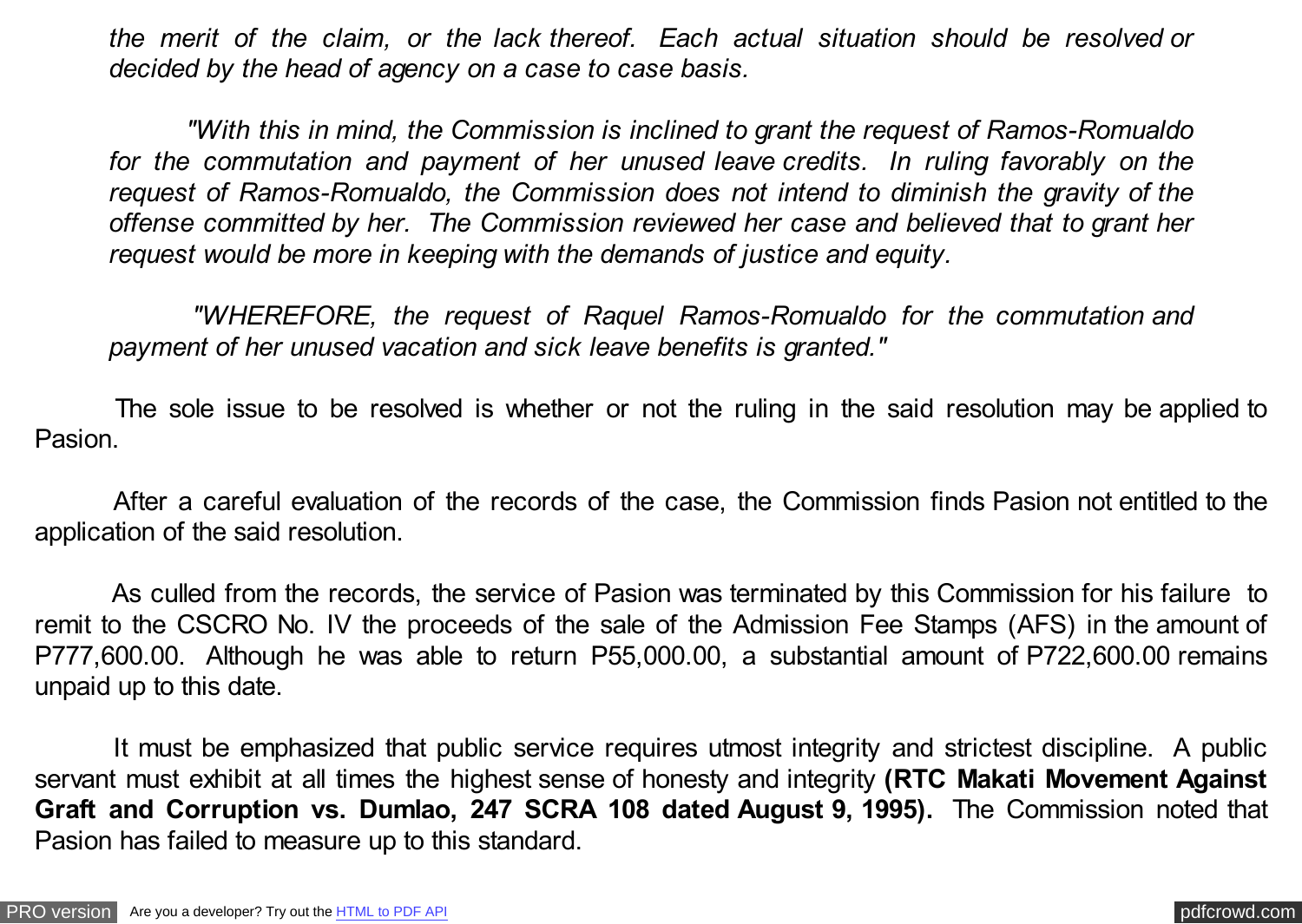The assertion of Pasion that the Commission should be symphathetic to him since he has mouths to feed can not be considered. Pasion should have thought of this first before he committed the said offense. There is even nothing in the records to show that he returned the bulk of the amount he malversed.

Moreover, officials and employees of this Commission must be reminded of the important roles they are performing within the bureaucracy. As the agency tasked with the power to hear and decide administrative cases instituted by or brought before it directly or on appeal **(SEC. 12 [11], Chapter 3, Subtitle A, Title I, Book V of the Revised Administrative Code of 1987 [Executive Order No. 292])** it is incumbent upon them to act with the highest degree of uprightness and incorruptibility so that they remain deserving of the trust reposed in them.

 In sum, the Commission is not inclined to grant the request of Pasion for the commutation and payment of his unused leave credits.

**WHEREFORE,** the request of Jaime G. Pasion for the commutation and payment of his unused vacation and sick leave benefits is hereby **DENIED.**

Quezon City, **June 1, 2001**

**(SIGNED) JOSE F. ERESTAIN, JR.** Commissioner

### **(SIGNED) KARINA CONSTANTINO-DAVID Chairperson**

[PRO version](http://pdfcrowd.com/customize/) Are you a developer? Try out th[e HTML to PDF API](http://pdfcrowd.com/html-to-pdf-api/?ref=pdf) contract the contract of the HTML to PDF API [pdfcrowd.com](http://pdfcrowd.com) **(ON LEAVE)**